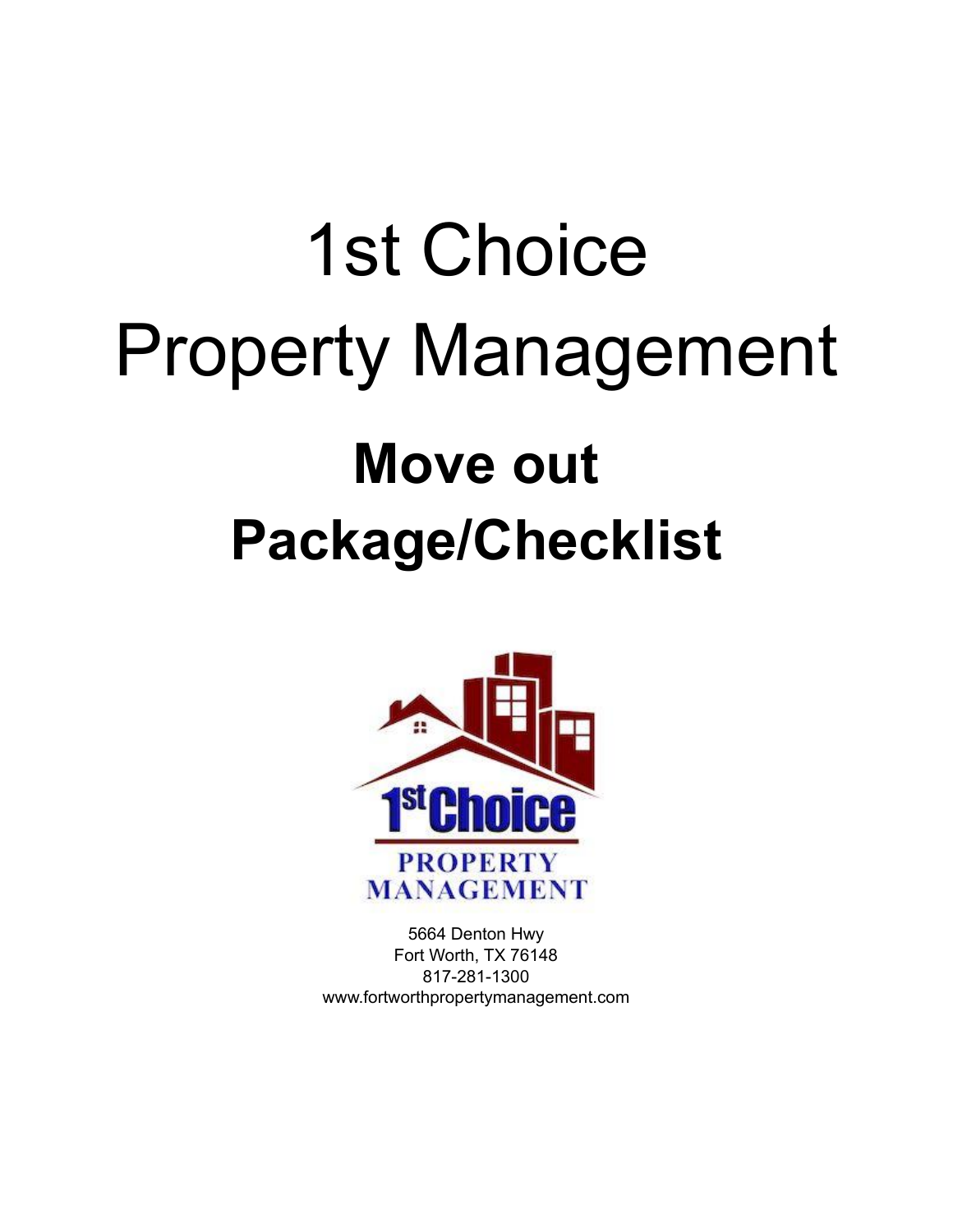Dear 1st Choice Property Management (FCPM) Resident,

This letter will confirm the receipt of your move out notice. As per your lease, we will begin showing the property immediately for a move in on the first day after your property is vacated.

#### **Pre-leasing:**

The property manager will contact you or leave you a message about pre-leasing the home and scheduling showings in the last 30 days of your lease. Please provide updated contact information as they will attempt to first contact you prior to any scheduled showings. **According to Paragraph 14 of your lease, if the landlord or landlord's agent have notified tenant of their intent to access the property to show it to prospects and are denied or able to access the property because of tenant's failure to make the property accessible, Landlord may charge a trip charge in the amount stated in your lease.** If you would like to reconsider your notice please contact our office at 817-281-1300.

The enclosed cleaning instructions should be followed carefully to insure deposit itemization. As per your lease, **you must surrender** keys/remotes to our office at **5664 Denton Hwy Fort Worth, TX 76148** no later than **12 NOON** on the last day of your lease or lease extension. **Your deposit itemization will be returned within 30 days from the day you surrender the property.** Make sure to give the Post Office a change of address form at least 3 weeks before you move out, so that your mail will be sent to your new address.

FCPM appreciates your fine tenancy and would be happy to help you in the future with your housing needs. Your deposit will be promptly mailed to the address you have provided to us within 30 days of your move out. All deposits will be mailed to the old address if no new address was given to FCPM before moving out. If you have any questions, please call our office. Thank you again for your tenancy with 1st Choice Property Management.

Sincerely, 1st Choice Property Management (FCPM)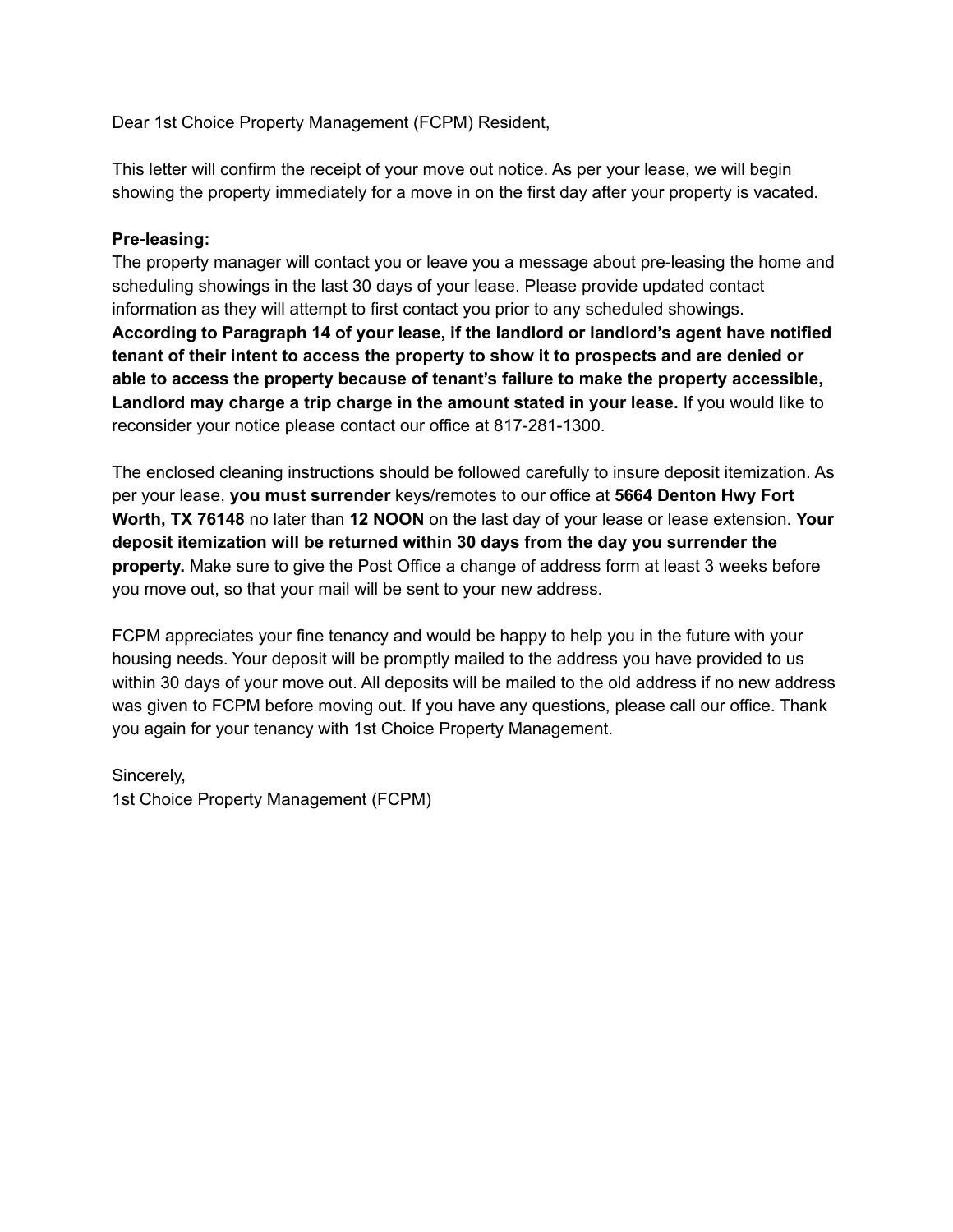#### **IN ANTICIPATION TO YOUR MOVE-OUT PLEASE PLEASE COMPLY WITH THE INSTRUCTIONS BELOW**

We will refer to your inventory condition form that you filled out and returned for existing damages. Be sure that the property is returned in as good or better condition than when moving in. Any damage above normal wear and tear can be itemized from your security deposit.

If there is a yard, be sure it's been mowed, trimmed and watered prior to move-out. Lawn care must be maintained and utilities must be left on until the last day of the lease, even if you move out before the end of the lease date. If there are pets on the property, please have them restrained or kenneled to allow property showings. Please continue to change a/c filters bi monthly as stated in your lease. **Any items/trash left at the curb or in trash containers at time of move out inspection will be removed at your expense.**

**We recommend using the professional cleaning service and carpet cleaning service FCPM uses to ensure the property is properly returned to the owner. All carpets were either new OR professionally cleaned prior to move in.** You may however use any company you like, a copy of the invoice will be required to be turned in to FCPM. Written invoices will not be accepted. Not following these procedures will result in a cleaning deduction from your deposit.

Please contact your property manager to have the interior cleaning performed by our cleaner if you do not have time prior to your move out to coordinate with a vendor. 817-281-1300

### **If you need any cleaning services below, here are some referrals to call and schedule prior to surrendering the property to FCPM:**

Whirlwind Carpet Cleaning - 817-845-0657 (House Cleaning and Carpet)

JAK Carpet Cleaning - 817-225-8797 (Carpet Cleaning only)

General Repairs J&T Companies - Rob 817-538-2517 JAK Carpet Cleaning - 817-225-8797 FCPM Maintenance - 817-281-1300

If you hire one of the referrals above and their quality of work is not to your liking, please let us know and we will follow up with that vendor. It has been a pleasure having you as our residents at FCPM. If you have any questions don't hesitate to call us.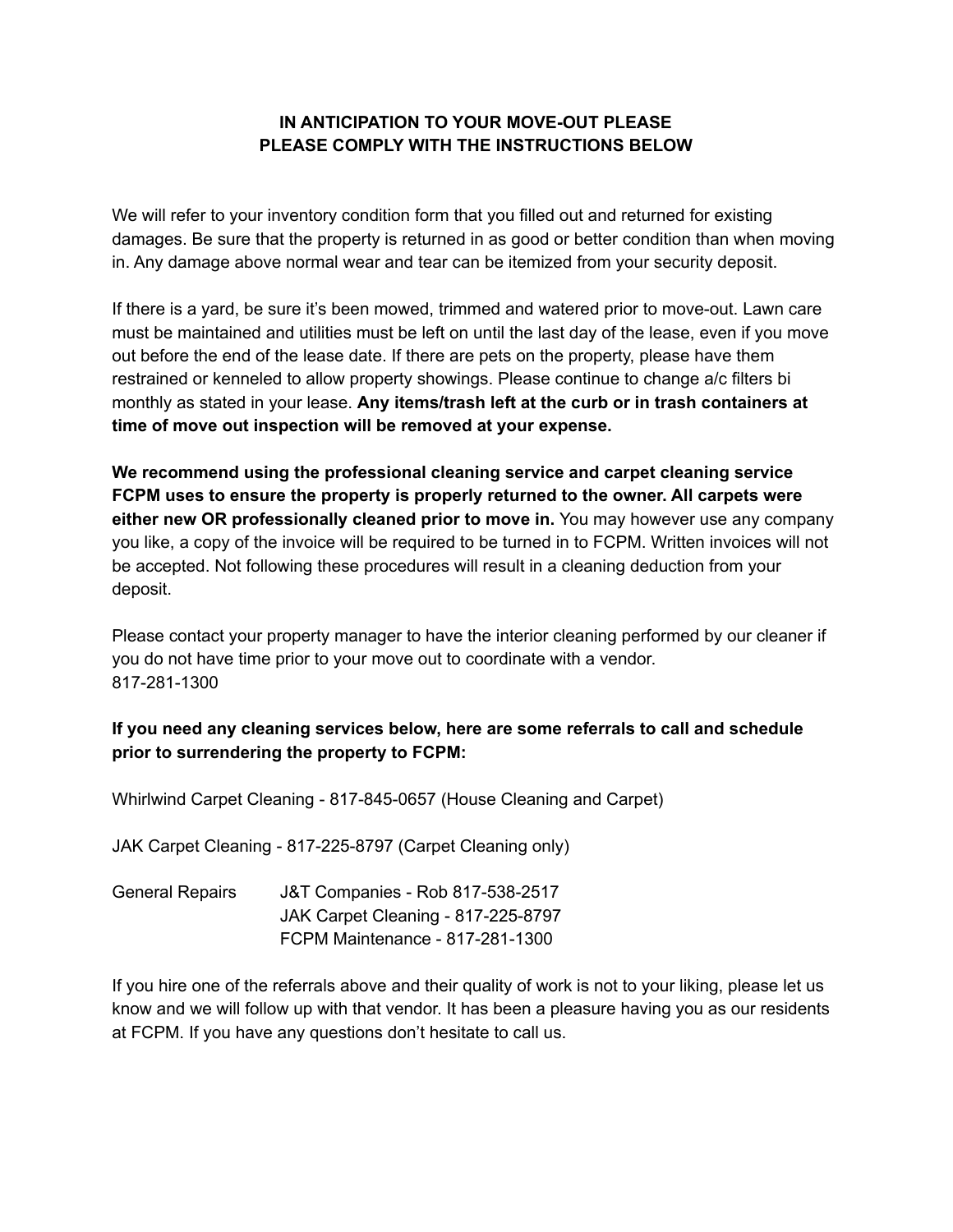### **Please Use These Guidelines While Preparing For Your Move-out Inspection**

#### **Yard/Exterior:**

-Be sure all trash is removed from the trash bins, front and backyard as well as the garage.

-Be sure the garage, patio, porches and storage areas are cleaned and swept out.

-Be sure the yard is mowed and edged, bushes are trimmed and flower beds are weeded and add mulch if mulch was there before.

-Make sure the gutters are cleaned out.

-Check sprinkler for proper function, as well as replace any broken sprinkler heads.

-If you took off the original doorbell to install your own video doorbell or any other devices, make sure you reinstall the original doorbell.

-Uninstall any other security devices on the exterior.

-Check garage door and remotes for proper function.

-Install or replace any missing or broken window screens.

### **General Areas:**

-Check all doors and blinds for proper function and physical abuse.

-All light bulbs must be in working order, 60 watt for standard and LED daylight bulbs for all LED fixtures. Also check can lights and fluorescent lights.

-Replace broken and or damaged outlet and switch plate covers.

-Replace broken or missing doorstops.

-Uninstall any other security devices on the interior

-Check all walls and cabinets for major marks or large nail holes. Remove TV brackets and curtain rods. Please fill in all holes with drywall spackling. **Do not use caulking.**

-Check all soffits (outside under the roofline) to make sure they are not rotted, have holes or are damaged in any way. Please report any damage in a work order.

-Clean out the fireplace.

-Clean and dust off AC vents and return vents.

-Clean and dust off ceiling fans.

-Please provide a professional carpet cleaning bill from a reputable vendor. (As per the lease under Special Provision Pg. 12 of your lease)

# **Please send to info@1stchoicepm.com**

# **DO NOT PAINT UNLESS YOU HAVE CONTACTED FCPM FOR PROPER PAINT COLOR.**

# **Kitchen:**

-Make sure garbage disposal is cleaned out.

-Check under kitchen sink and report any leaks to FCPM in a work order.

-Make sure cabinet and drawer knobs are not missing.

-Make sure all drawers and cabinets are cleaned out and free of food and other items.